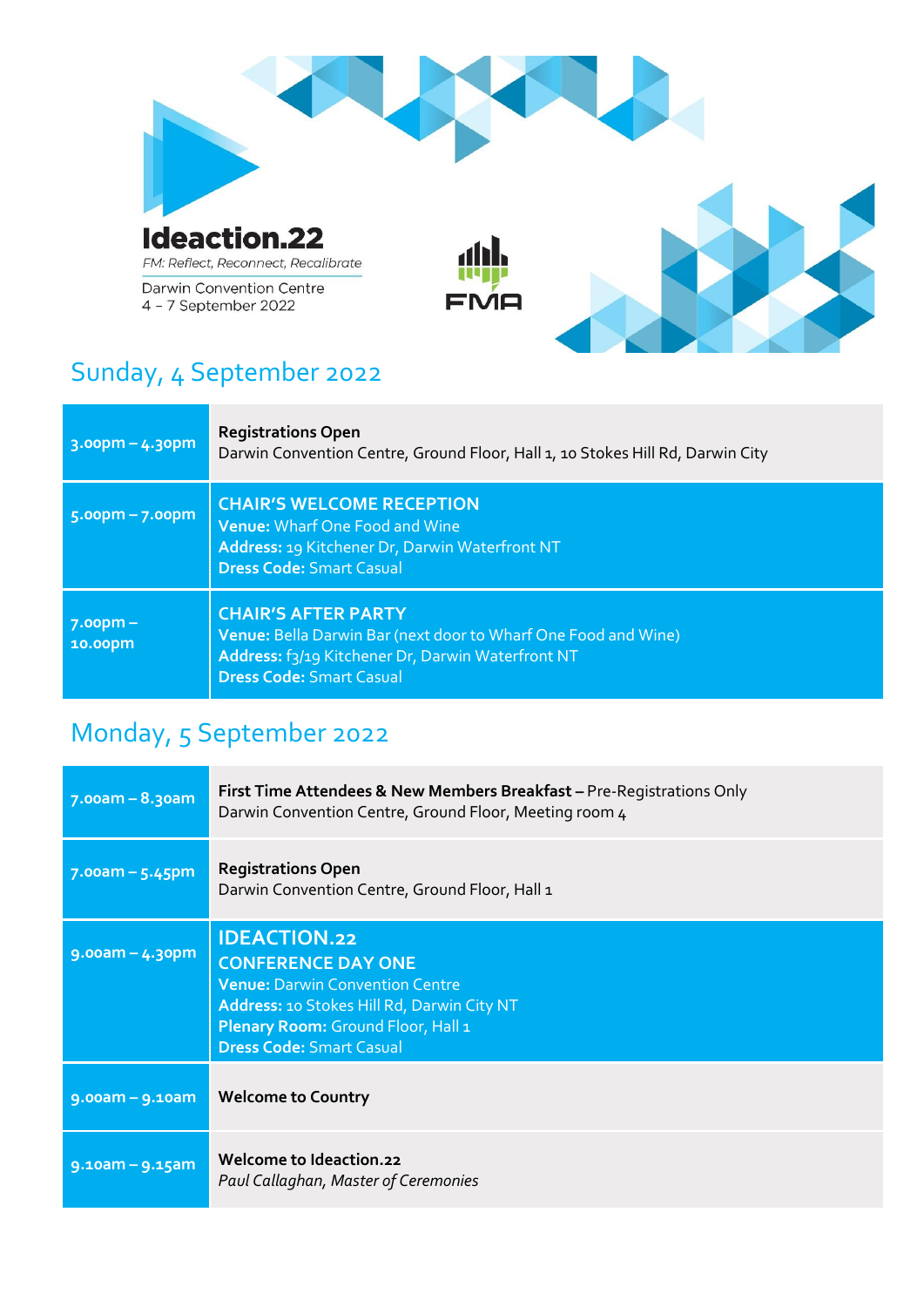| $9.15$ am - $9.3$ oam    | <b>Official Conference Opening</b><br>Nicholas Burt, Chief Executive Officer, FMA<br>Bryon Price, Chair, FMA                                                                                                                                                                |                                                                                                                                                                                                                           |                                                                                                                                          |                                                                                                                                                                                                                            |
|--------------------------|-----------------------------------------------------------------------------------------------------------------------------------------------------------------------------------------------------------------------------------------------------------------------------|---------------------------------------------------------------------------------------------------------------------------------------------------------------------------------------------------------------------------|------------------------------------------------------------------------------------------------------------------------------------------|----------------------------------------------------------------------------------------------------------------------------------------------------------------------------------------------------------------------------|
| $9.30$ am - $9.35$ am    | <b>Conference Supporter Welcome</b>                                                                                                                                                                                                                                         |                                                                                                                                                                                                                           |                                                                                                                                          |                                                                                                                                                                                                                            |
| $9.35$ am -<br>10.25am   | Opening Keynote: Wellbeing and Leadership - and the Two Shall Become One<br>Paul Callaghan, Founder/ Chief Executive Officer, Callaghan Cultural Consultancy                                                                                                                |                                                                                                                                                                                                                           |                                                                                                                                          |                                                                                                                                                                                                                            |
| $10.25$ am -<br>10.55am  | <b>MORNING TEA REFRESHMENTS &amp; POSTER PRESENTATIONS</b><br>Darwin Convention Centre, Ground Floor, Hall 1                                                                                                                                                                |                                                                                                                                                                                                                           |                                                                                                                                          |                                                                                                                                                                                                                            |
| $10.55$ am -<br>12.10pm  | Round Table Discussions: Conflict and Leadership Intervention<br>Sarah Blake, Director & Conflict Strategist, Sarah M Blake                                                                                                                                                 |                                                                                                                                                                                                                           |                                                                                                                                          |                                                                                                                                                                                                                            |
| $12.10$ pm -<br>12.45pm  | <b>The Great Debate</b>                                                                                                                                                                                                                                                     |                                                                                                                                                                                                                           |                                                                                                                                          |                                                                                                                                                                                                                            |
| $12.45$ pm -<br>1.45pm   | <b>LUNCH &amp; TRADE EXHIBITION</b><br>Darwin Convention Centre, Ground Floor, Hall 1                                                                                                                                                                                       |                                                                                                                                                                                                                           |                                                                                                                                          |                                                                                                                                                                                                                            |
| $1.45$ pm – 2.30pm       | Keynote: Purpose, Partnerships and the Power of Authenticity<br>Tony Burns, General Manager, Multicap Employment                                                                                                                                                            |                                                                                                                                                                                                                           |                                                                                                                                          |                                                                                                                                                                                                                            |
| $2.35$ pm - $3.10$ pm    | People, Behaviour &<br><b>Connection</b>                                                                                                                                                                                                                                    | The Influences of<br>Change                                                                                                                                                                                               | People, Behaviour &<br><b>Connection</b>                                                                                                 | The Influences of<br><b>Change</b>                                                                                                                                                                                         |
| <b>Length of Session</b> | 35 minutes                                                                                                                                                                                                                                                                  | 35 minutes                                                                                                                                                                                                                | 35 minutes                                                                                                                               | 35 minutes                                                                                                                                                                                                                 |
| $2.35$ pm - 3.10pm       | Neurodiversity: A<br><b>Practical Guide for</b><br><b>Facilities Manager</b><br>Charles Hammersla,<br><b>Head of Facilities</b><br>Management, NAB,<br>Cushman & Wakefield<br>Mark Stoneley,<br>Head of Property and<br>Procurement, St Vincent<br>de Paul Society Victoria | <b>Boost Efficiencies in</b><br><b>Asset Audits through</b><br><b>Digitalised Enabling</b><br>Tools and<br>Standardised<br><b>Processes</b><br>Varun Raja, Strategic<br>Regional Asset<br>Manager Programmed<br><b>FM</b> | Impacts of<br>Decarbonisation in<br>the Built Environment<br>David Baguley, Senior<br>Manager, Advisory,<br><b>Rider Levett Bucknall</b> | <b>Has 'Facility</b><br>Management' Earned<br>the Right to be Known<br>as a Profession and Is<br>FM the 'Golden<br>Thread' in the Built<br>Environment?<br>Duncan Waddell,<br><b>Managing Director, FM</b><br>Intelligence |
| $3.10$ pm - $3.40$ pm    | <b>AFTERNOON TEA REFRESHMENTS &amp; TRADE EXHIBITION</b><br>Darwin Convention Centre, Ground Floor, Hall 1                                                                                                                                                                  |                                                                                                                                                                                                                           |                                                                                                                                          |                                                                                                                                                                                                                            |
| $3.4$ opm – 4.20pm       | Keynote: A Territory Business Journey; Identifying and Nurturing the Strengths Within<br>Karen Sheldon AM, Managing Director, The Karen Sheldon Group and Saltbush Social Enterprises                                                                                       |                                                                                                                                                                                                                           |                                                                                                                                          |                                                                                                                                                                                                                            |
| $4.2$ opm – $4.3$ opm    | <b>Closing Comments</b><br>Paul Callaghan, Master of Ceremonies                                                                                                                                                                                                             |                                                                                                                                                                                                                           |                                                                                                                                          |                                                                                                                                                                                                                            |
| 4.30pm                   | <b>CONFERENCE CLOSE DAY ONE</b>                                                                                                                                                                                                                                             |                                                                                                                                                                                                                           |                                                                                                                                          |                                                                                                                                                                                                                            |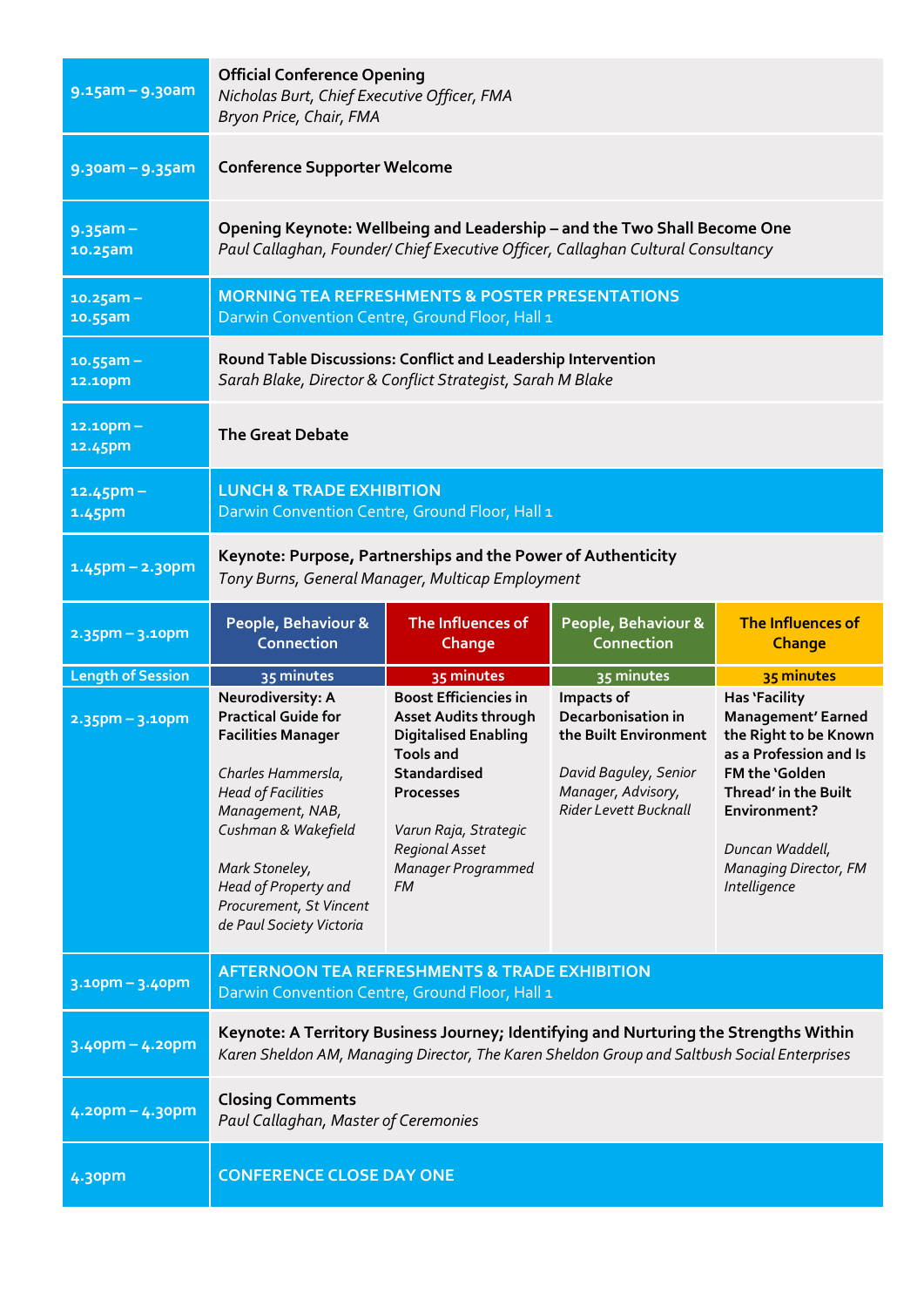| From 6.00pm | THE IDEACTION.22 CONFERENCE DINNER                                                                                                            |
|-------------|-----------------------------------------------------------------------------------------------------------------------------------------------|
|             | <b>Venue: Mini Mindil Markets</b>                                                                                                             |
|             | Address: Mindil Beach, Maria Liveris Dr, The Gardens NT                                                                                       |
|             | <b>Dress Code: Casual/Beach Theme</b>                                                                                                         |
|             | Buses will be departing the Darwin Convention Centre at 5.45pm sharp to Mindil Beach<br>Markets and will be returning throughout the evening. |

# Tuesday, 6 September 2022

| $8.00am - 5.3opm$        | <b>Registrations Open</b><br>Darwin Convention Centre, Ground Floor, Hall 1, 10 Stokes Hill Rd, Darwin City                                                                                                       |                                                                                                                                                                                                     |                                                                                                                                    |                                                                                                                                                                      |
|--------------------------|-------------------------------------------------------------------------------------------------------------------------------------------------------------------------------------------------------------------|-----------------------------------------------------------------------------------------------------------------------------------------------------------------------------------------------------|------------------------------------------------------------------------------------------------------------------------------------|----------------------------------------------------------------------------------------------------------------------------------------------------------------------|
| $9.00am - 2.15pm$        | <b>IDEACTION.22</b><br><b>CONFERENCE DAY TWO</b><br><b>Venue: Darwin Convention Centre</b><br>Address: 10 Stokes Hill Rd, Darwin City NT<br>Plenary Room: Ground Floor, Hall 1<br><b>Dress Code: Smart Casual</b> |                                                                                                                                                                                                     |                                                                                                                                    |                                                                                                                                                                      |
| $9.00am - 9.10am$        | <b>Welcome Day Two</b><br>Paul Callaghan, Master of Ceremonies                                                                                                                                                    |                                                                                                                                                                                                     |                                                                                                                                    |                                                                                                                                                                      |
| $9.10am - 10.15am$       | <b>FMA Board Discussion</b>                                                                                                                                                                                       |                                                                                                                                                                                                     |                                                                                                                                    |                                                                                                                                                                      |
| $10.15$ am - 10.45am     | <b>MORNING TEA REFRESHMENTS &amp; TRADE EXHIBITION DRAW</b><br>Darwin Convention Centre, Ground Floor, Hall 1                                                                                                     |                                                                                                                                                                                                     |                                                                                                                                    |                                                                                                                                                                      |
| $10.45$ am - 11.45am     | People, Behaviour &<br><b>Connection</b>                                                                                                                                                                          | The Influences of<br>Change                                                                                                                                                                         | <b>Space &amp; it's Value:</b><br>Now & in the Future                                                                              | It's all About<br><b>Compliance</b>                                                                                                                                  |
| <b>Length of Session</b> | 35 minutes                                                                                                                                                                                                        | 35 minutes                                                                                                                                                                                          | 35 minutes                                                                                                                         | 35 minutes                                                                                                                                                           |
| $10.45$ am - 11.20am     | Challenging the<br><b>Status Quo in Facility</b><br>Management                                                                                                                                                    | ISO 41000 Series:<br><b>Australian Context</b><br>and Update                                                                                                                                        | Re-Calibrating the<br><b>Workplace in Times</b><br>of Rapid Change                                                                 | <b>Facilities &amp; Asset</b><br><b>Management 3D Risk</b><br>Cube                                                                                                   |
|                          | Steve Taylor, Director,<br><b>Luminaire Solutions</b>                                                                                                                                                             | Stephen Ballesty, In-<br><b>Touch Advisory</b>                                                                                                                                                      | Graham Kirkwood,<br>Managing Director,<br>Resource Architecture<br>Pty Ltd                                                         | Andrew Sun,<br>Senior Manager, Asset<br>Management                                                                                                                   |
| <b>Length of Session</b> | 20 minutes                                                                                                                                                                                                        | 20 minutes                                                                                                                                                                                          | 20 minutes                                                                                                                         | 20 minutes                                                                                                                                                           |
| $11.25$ am - 11.45am     | <b>FM Contract</b><br><b>Administration: Risk</b><br>to Reward<br>Emma Lampard,<br>Senior Associate,<br>Clayton Utz                                                                                               | <b>Container Deposit</b><br><b>Schemes' Untapped</b><br>Value for your<br>Organisation: An<br><b>ESG Perspective</b><br>Geoff Parker, CEO,<br><b>Australian Beverages</b><br>Council Limited (ABCL) | <b>Buildings Aren't</b><br>Smart<br>Rogier Roelvink,<br>Customer Strategy,<br>Director, Oracle,<br>Construction and<br>Engineering | <b>Measuring Against</b><br><b>Waste Targets:</b><br>Understanding<br><b>Waste Data</b><br>Vanessa Dow, Senior<br>Environmental<br>Consulting, Encycle<br>Consulting |
|                          |                                                                                                                                                                                                                   |                                                                                                                                                                                                     |                                                                                                                                    |                                                                                                                                                                      |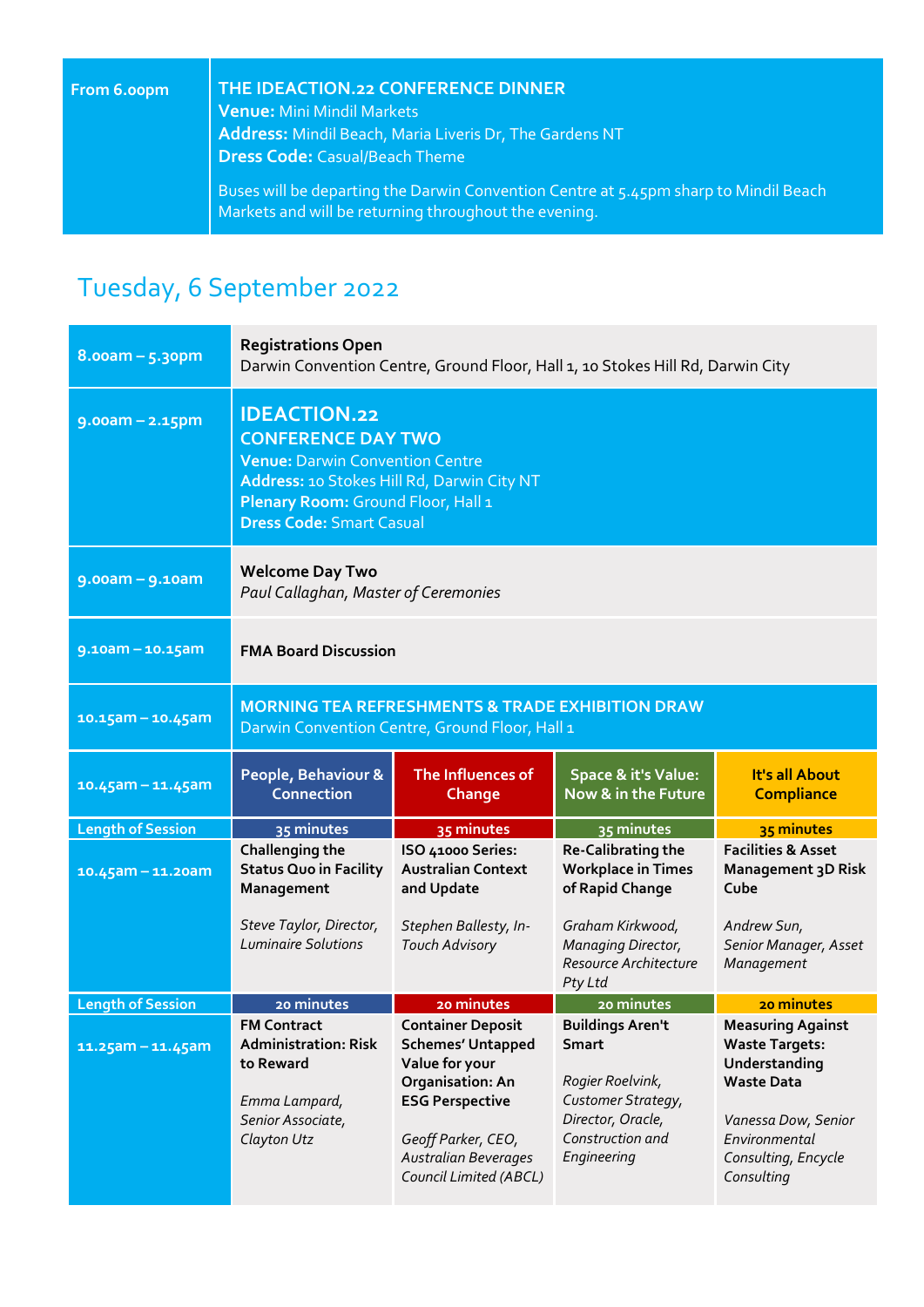| $11.50$ am - 12.30pm  | Keynote: Economic Update<br>AustralianSuper                                                                                                                                                                                                                                                                                                                                                                                                                                                    |                                                                                                                                                                                                                                                                                                                                                                                                                                                                                                                                             |  |
|-----------------------|------------------------------------------------------------------------------------------------------------------------------------------------------------------------------------------------------------------------------------------------------------------------------------------------------------------------------------------------------------------------------------------------------------------------------------------------------------------------------------------------|---------------------------------------------------------------------------------------------------------------------------------------------------------------------------------------------------------------------------------------------------------------------------------------------------------------------------------------------------------------------------------------------------------------------------------------------------------------------------------------------------------------------------------------------|--|
| $12.3$ opm – 12.45pm  | <b>Lunch Buffet</b><br>(returning to room for closing keynote)                                                                                                                                                                                                                                                                                                                                                                                                                                 |                                                                                                                                                                                                                                                                                                                                                                                                                                                                                                                                             |  |
| $12.45$ pm – 2.00pm   | <b>Closing Keynote Lunch: The New Now</b><br>Michael McQueen, Award Winning Author, Futurist<br>Sponsored by A.G. Coombs<br><b>A.G.Coombs</b>                                                                                                                                                                                                                                                                                                                                                  |                                                                                                                                                                                                                                                                                                                                                                                                                                                                                                                                             |  |
| $2.00$ pm – $2.10$ pm | <b>Closing Comments</b><br>Nicholas Burt, Chief Executive Officer, FMA                                                                                                                                                                                                                                                                                                                                                                                                                         |                                                                                                                                                                                                                                                                                                                                                                                                                                                                                                                                             |  |
| $2.10$ pm – 2.15pm    | <b>Conference Close</b><br>Paul Callaghan, Master of Ceremonies                                                                                                                                                                                                                                                                                                                                                                                                                                |                                                                                                                                                                                                                                                                                                                                                                                                                                                                                                                                             |  |
| 2.15pm                | <b>CONFERENCE CLOSES</b>                                                                                                                                                                                                                                                                                                                                                                                                                                                                       |                                                                                                                                                                                                                                                                                                                                                                                                                                                                                                                                             |  |
| $2.3$ opm – 5.30pm    | <b>Offsite Activity One</b><br><b>Airborne Solutions</b><br>Departures at 2.30pm, Tues 6 Sep 2022<br>Inclusions @ \$220pp<br>10-minute Darwin Cyclone Flight<br>Helicopter to depart from Darwin<br>Aviation Museum Heli pad<br>Transfers provided from Conference<br>Venue<br>Don't forget to bring your sunglasses,<br>a bottle of water & camera!<br>maximum weight allowance 136kg per person<br>Availability subject to weight restrictions and<br>aircraft availability.<br><b>H-ZWC</b> | <b>Offsite Activity Two</b><br><b>Nautilus Aviation</b><br>Departures at 2.30pm, Tues 6 Sep 2022<br>Inclusions @ \$440pp<br>30- minute Scenic flight of Darwin City,<br>Northern Beaches, Mandorah, Port of<br>Darwin & Hidden Valley<br>Helicopter to depart from Charles<br>Darwin Nature Reserve<br>Transfers provided from Conference<br>Venue<br>Don't forget to bring your sunglasses, a<br>bottle of water & camera!<br>maximum weight allowance 136kg.<br>Availability subject to weight restrictions and<br>aircraft availability. |  |
|                       | <b>Offsite Activity Three</b><br><b>Cage of Death</b><br>From 3.30pm, Tues 6 Sep 2022<br>Inclusions @ \$111pp, or \$342 for 2ppl<br>Tickets sold at \$111 for singles (1<br>person), or \$342 for double (2 people)<br>15-minute swim in Cage of Death<br>with a crocodile<br>Full day entry to Crocosaurus Cove<br>Crocosaurus Cove is walking distance<br>from the Conference Venue<br>Don't forget to bring your swimmers,<br>towel, identification & camera!                               | <b>Offsite Activity Four</b><br><b>Bombing of Darwin Tour</b><br>From 3.30pm, Tues 6 Sep 2022<br>Inclusions @ \$95pp<br>Guided Tour with excellent<br>commentary in airconditioned<br>transport<br>See visible reminders and relics, and<br>hear what REALLY DID happen when<br>Australia was seriously threatened by<br>the Japanese bombings in WWII<br>Entry to Museum<br>Chilled drinking water                                                                                                                                         |  |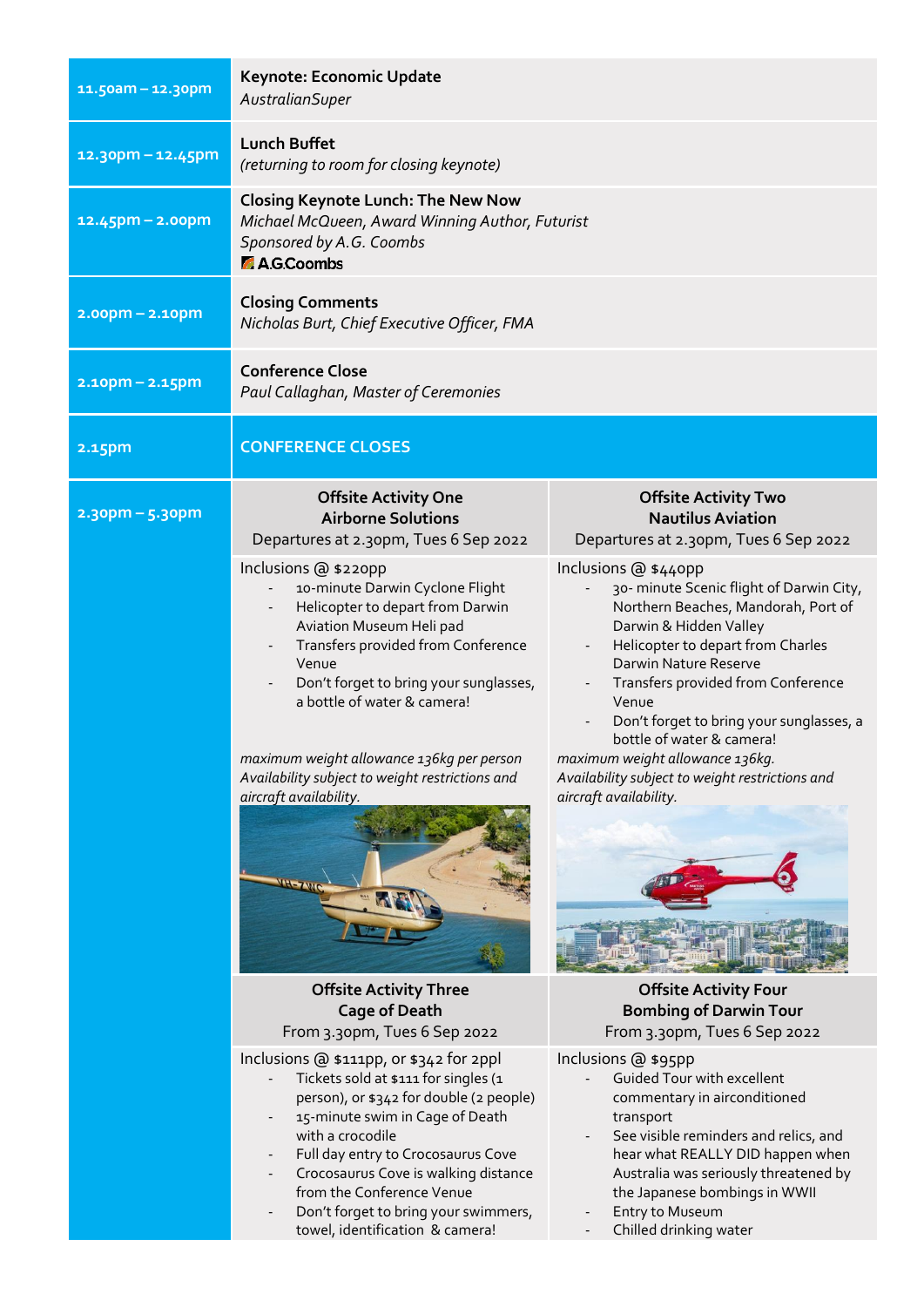

# Wednesday, 7 September 2022

| OFFSITE OPTIONAL ACTIVITY |                                                                                                                                                                                                                                                                                                                                                                                                                                            |  |  |
|---------------------------|--------------------------------------------------------------------------------------------------------------------------------------------------------------------------------------------------------------------------------------------------------------------------------------------------------------------------------------------------------------------------------------------------------------------------------------------|--|--|
| $8.45$ am - 11.00am       | <b>Offsite Activity Five</b><br><b>Darwin Airboats</b><br>8.45am - 11.00am, Wed 7 Sep 2022                                                                                                                                                                                                                                                                                                                                                 |  |  |
|                           | Inclusions @ \$195pp<br>A custom built V8 Airboat will take you on a 1-hour journey across Darwin Harbour and<br>towards our city's scenic Mangroves<br>Keep an eye out in the waters below for sharks, crocs even stingrays!<br>Departure from Dock 1 Stokes Hill Wharf, walking distance from the Conference Venue<br>Don't forget to bring your sunglasses, a bottle of water & camera!<br>Subject to minimum numbers and availability. |  |  |

| <b>OPTIONAL SITE TOURS</b> |                                                                                                                                           |                                                                                                                                                                     |  |
|----------------------------|-------------------------------------------------------------------------------------------------------------------------------------------|---------------------------------------------------------------------------------------------------------------------------------------------------------------------|--|
| $9.00am - 11.00am$         | <b>Site Tour One</b><br><b>Darwin Convention Centre</b><br>gam - 11am, Wed 7 Sep 2022                                                     | <b>Site Tour Two</b><br><b>Living Lab in Darwin</b><br>9am - 10am, Wed 7 Sep 2022                                                                                   |  |
|                            | Members: \$60pp & Non-Members:<br>\$120pp<br><b>Meeting Point: Darwin Convention Centre</b><br>(DCC) Registration Desk, 10 Stokes Hill Rd | Members: \$60pp & Non-Members: \$120pp<br>Meeting Point: Out front of the Darwin<br>Visitor Information Centre, Corner of Smith<br>and Bennett Streets, Darwin City |  |